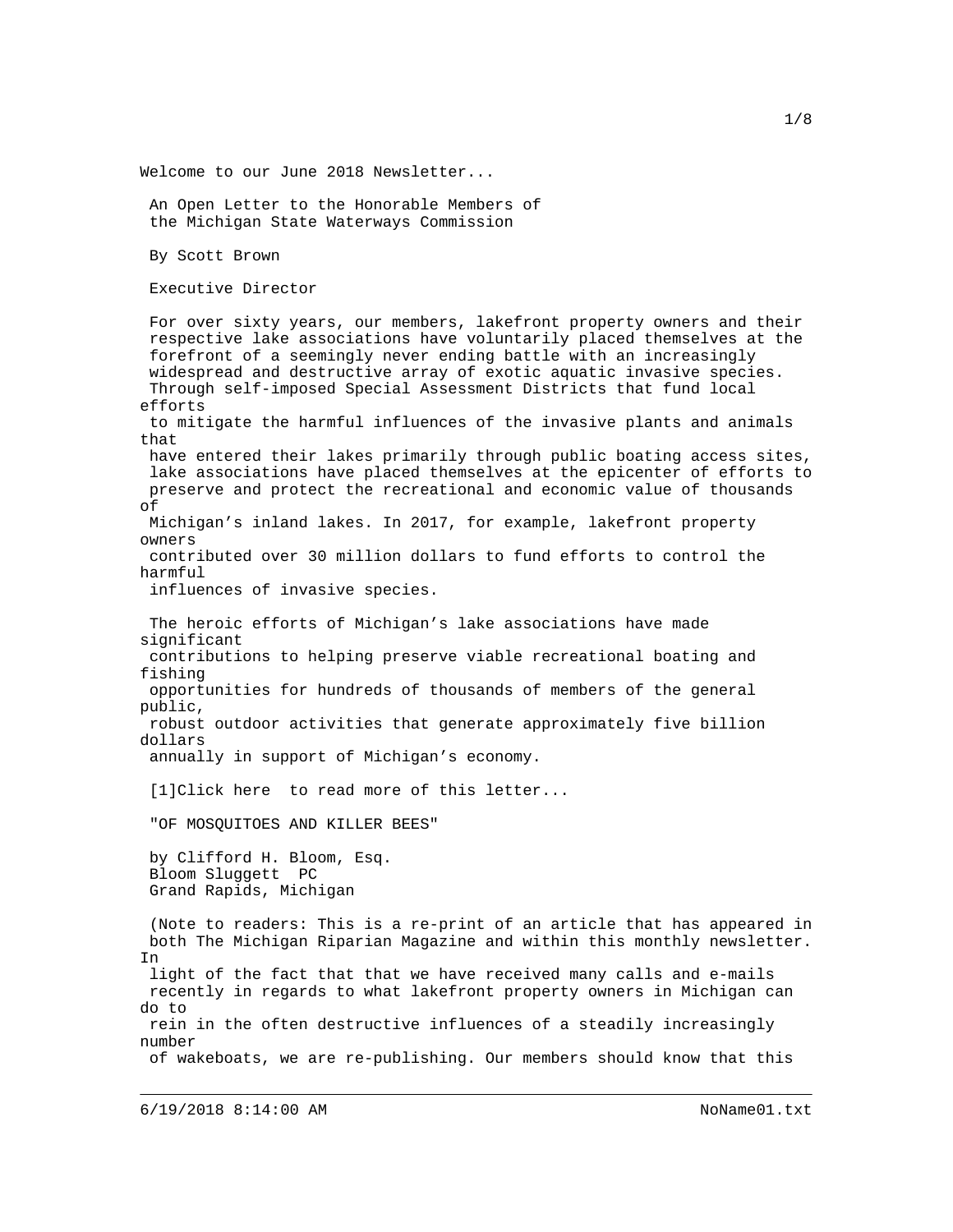is a complex issue that will ultimately require legislative action to effectively remedy. Please call or write your respective state senator or representatives to express your concerns about the increasingly pervasive negative influences of wakeboats operating on Michigan inland waters.) There have been many headaches for lakefront property owners in Michigan over the years, particularly with regard to the latest watercraft "toy". During the 1960's and 1970's, the main safety problem on inland lakes was speed boats (with or without water skiers) operated in a fast or unsafe fashion. During the 1980's, the proliferation of jet skis or personal watercraft struck many riparians as a nuisance and safety hazard. Today, riparians are becoming increasingly concerned about the popularity of " wave boats" (also sometimes referred to as bladder boats, wave runner boats or wakeboard boats). Unfortunately, the impact of wave boats on Michigan inland lakes appears to be dramatically worse than the negative consequences of personal watercraft and conventional speed boats. As one law enforcement officer put it, personal watercraft are mosquitoes and problem speed boats are bumble bees, while wave boats are African killer bees! [2]Click here to read more of this article... What Responsible Wakeboat Operators Can Do to Help Minimize Damage to Inland Lake Ecosystems and Shoreline Property 1. Restrict the operation of their boats to large inland lakes. 2. Always operate a minimum of 150 yards from shore. 3. Adjust the displacement, and wave amplitude of their boats based on the size of the lake they are operaitng on. 4. Restrict the operation of their craft to waters of a minimum depth of twenty feet. 5. Always use sound judgement, and be mindful of the fact that improper operation of their boats can cause damage to docks, hoists, moored boats, and other shoreline infrastructure as well as destroy fish spawning areas and other ecologically senstive habitat. UPDATE – LEGISLATION IMPACTING RIPARIANS By Paul J. Sniadecki, MLSA Board Director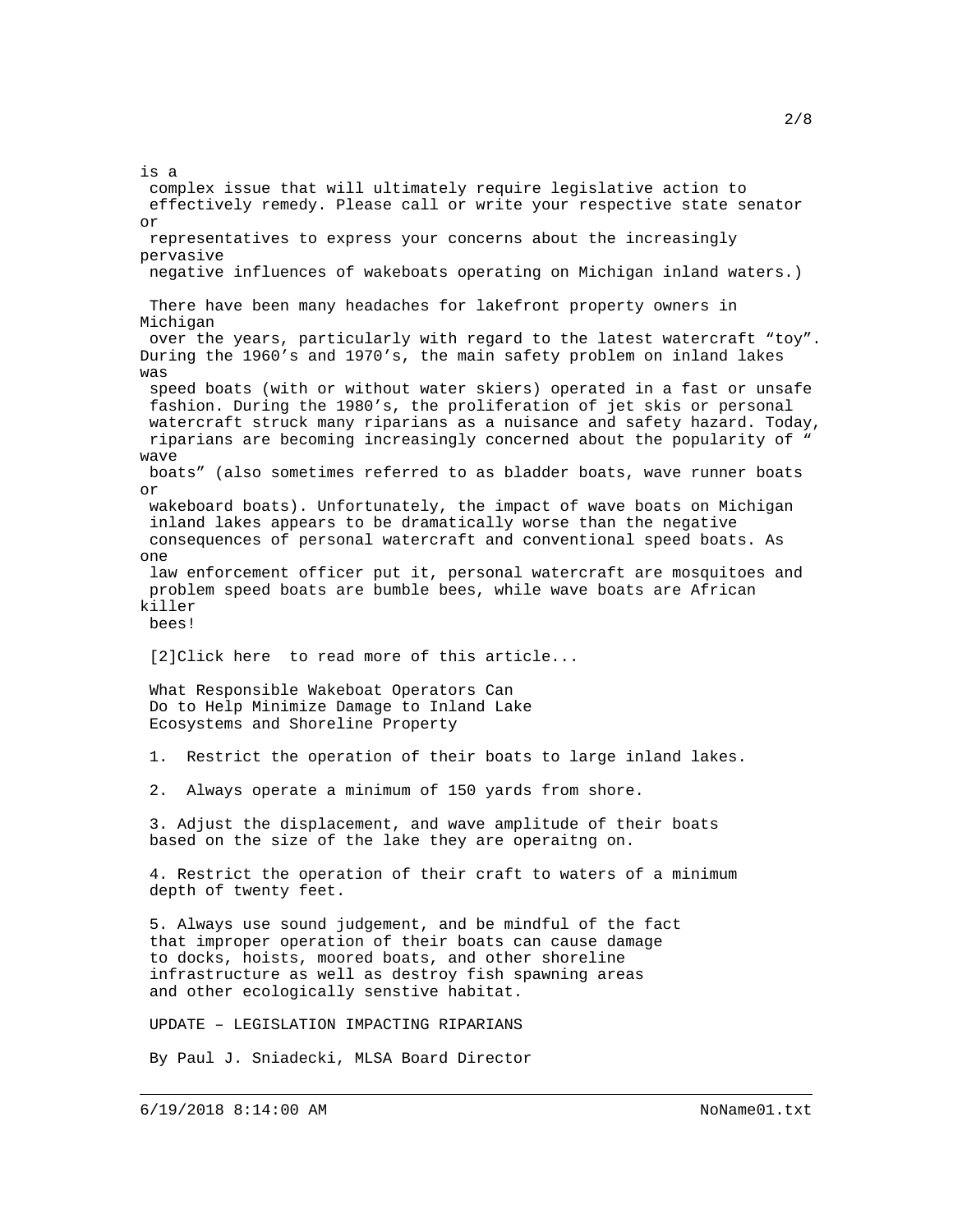This article was written to update readers about legislation previously reported on within past editions of this newsletter or within The Michigan Riparian Magazine:

 LARGE QUANTITY WATER WITHDRAWALS – House Bill No. 5638. Introduced on February 22, 2018, the bill was referred to the House committee on Natural Resources. Subsequent Public Hearings occurred with the Farm Bureau supporting the reduction in process review steps, and the nondisclosure of certain water data Numerous organizations, including Trout Unlimited and the nonprofit For the Love Of Water, opposed the Bill because of the potential impact on groundwater and waterways. Up to this point, anyone seeking to siphon more than 100,000 gallons per day of groundwater, water from our rivers, or the Great Lakes, must receive approval and report the amount of water they use to the DEQ, under requirements of the multi-state Great Lakes Compact (2008). Data from such withdrawals is also generally publicly available trough FOIA. On May 16, 2018, the House passed Substitute Bills H-3 and H-5, which scaled back some of the initially proposed relaxation of regulations and data secrecy provisions. The House and Senate votes were overwhelmingly in favor of the modified water withdrawal requirements. The fast moving legislation reached Governor Snyder's desk on June 11, 2018, and it is unknown if he will sign it. Future articles in this newsletter or with The Michigan Riparian Magazine will provide more information as it becomes available. [3]Click here to read more of this article... Read the Michigan Chapter, North American Lake Management Society (McNALMS) May 2018 Newletter [4]Click here to download the newletter... 2018 Michigan Inland Lakes Convention Thursday & Friday October 4th & 5th, 2018 Crown Plaza Hotel Grand Rapids (Airport) To learn more about the upcoming Michigan Inland Lakes Partnership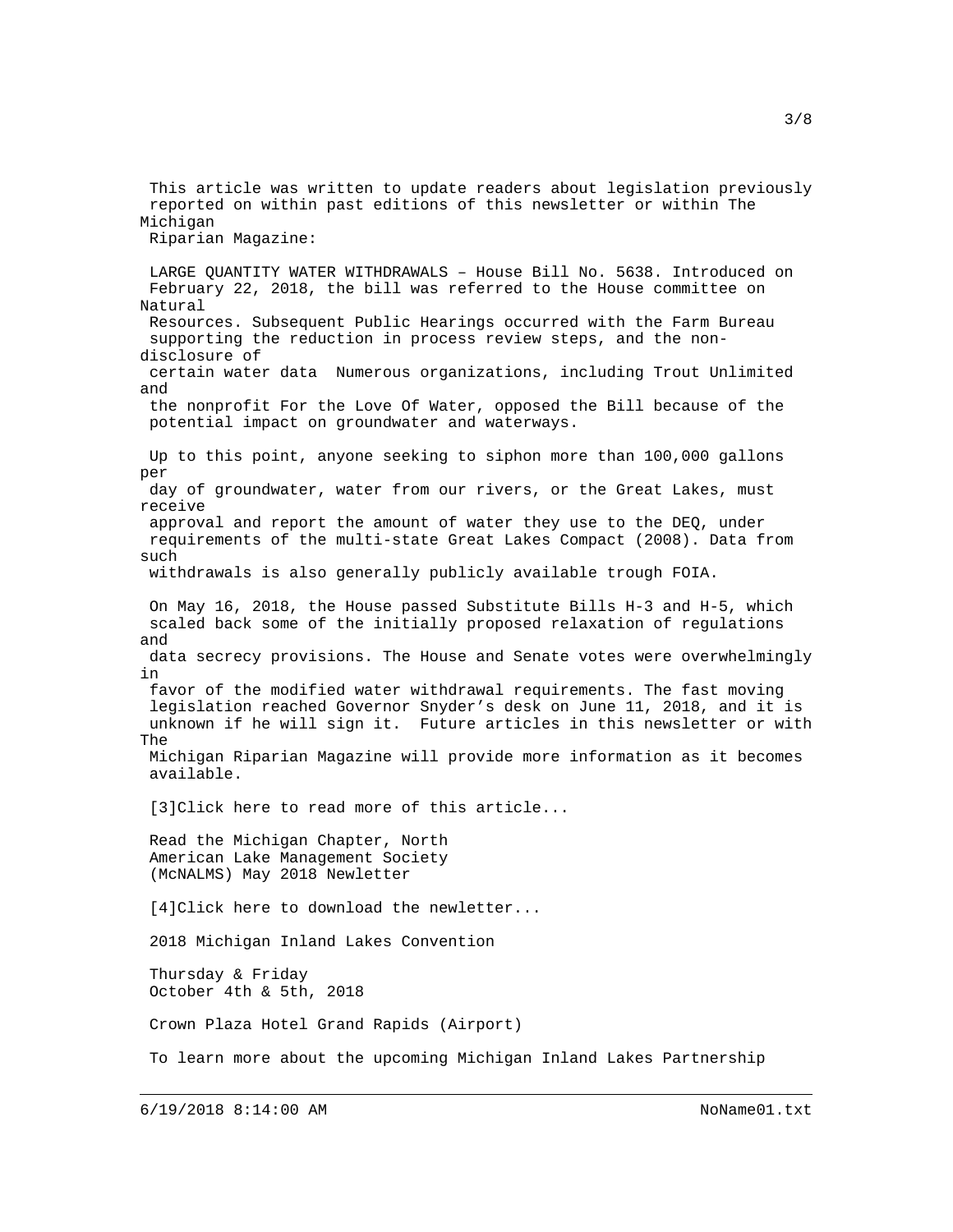Conference, [5]click here

 The Michigan Waterfront Alliance, Inc. recently launched a new website in order to more effectively promote its mission of preserving and protecting the high quality of Michigan's inland waters and the riparian rights of waterfront property owners. Please take the time to view the new site! [6]www.mwai.org Available from ML&SA Now! The Practical Guide to Lakefront Living: Enjoying and Conserving Your Lake Lake ecology, natural shorelines, swimmers itch, fishing with conservation in mind, e-coli bacteria, dock riparian rights, algae blooms, Michigan boating law, watershed management, aquatic invasive species, and Special Assessment Districts, are just a few examples of the important topics that are covered in this unique guidebook that was written and published by ML&SA with Michigan's lakefront home owners in mind! [7]Click here to order the guidebook now! Available for download by [8]clicking here The guidebook is also available in printed form from Michigan Lake and Stream Associations Central Office by contacting swagner@mlswa.org Read about the latest news, events, and programs of the Michigan Natural Shoreline Partnership by [9]clicking here Learn about an exciting opportunity to qualify your lakefront shoreline for recognition by visiting the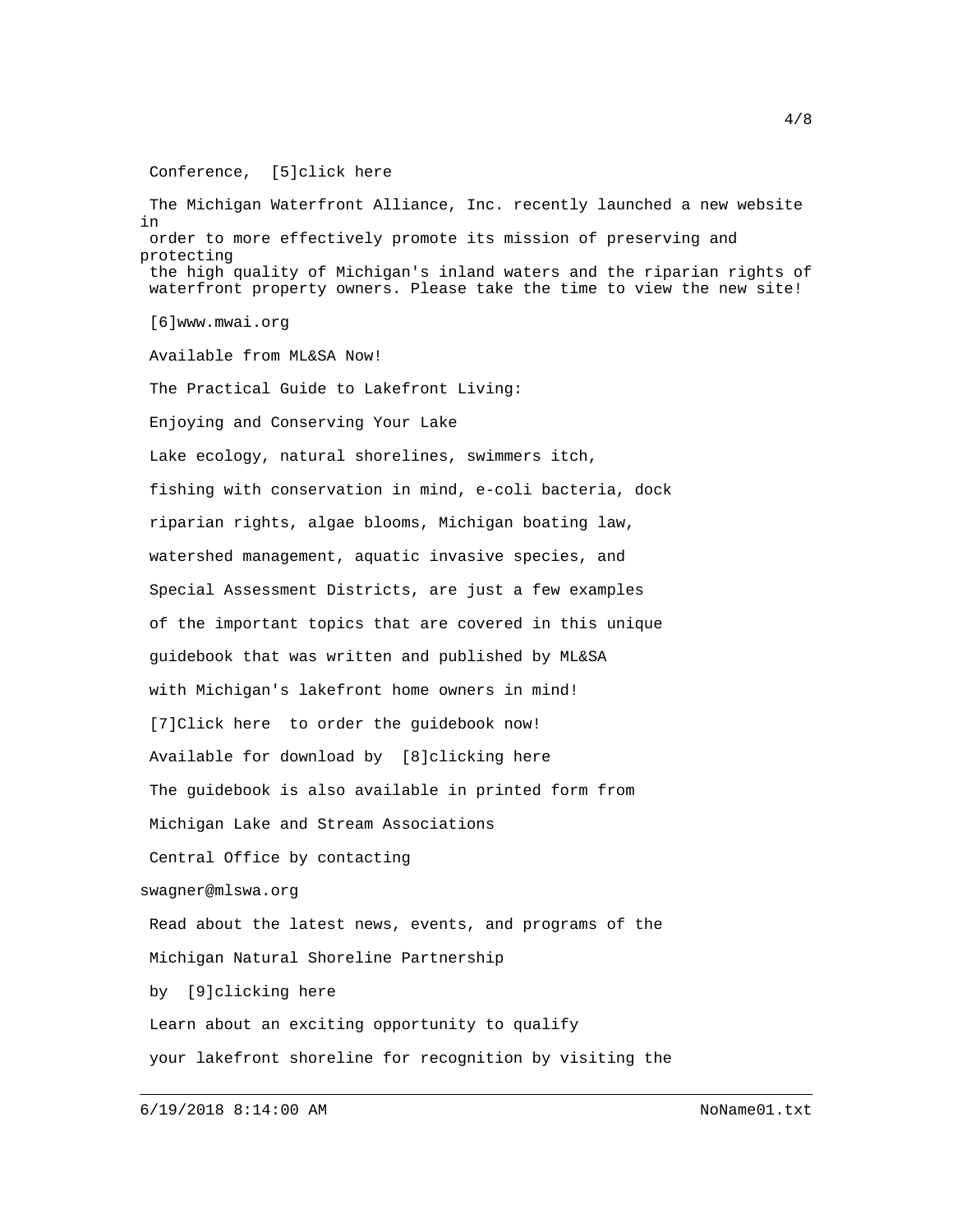[10]Michigan Shoreland Stewards Program website. To download the January 2018 edition of the Michigan Natural Shoreline Partnership newsletter, [11]click here Michigan Clean Boats, Clean Waters Program

 $\frac{1}{2}$  , and the set of the set of the set of the set of the set of the set of the set of the set of the set of the set of the set of the set of the set of the set of the set of the set of the set of the set of the set

 Created to Help You Prevent New Introductions of Exotic Aquatic Invasive Species Always strictly adhere to the mantra "Clean - Drain - Dry - Dispose" [12]www.micbcw.org The Michigan Riparian An Affordable Opportunity to be Well Informed and to Support Our Family of Lake and Stream Stewardship Focused Organizations [13]www.mi-riparian.org The Cooperative Lakes Monitoring Program (CLMP) has been an important component of Michigan's inland lakes monitoring program for over 40 years, which makes it the second oldest volunteer monitoring program for lakes in the country. The primary purpose of this cooperative program is to help citizen volunteers monitor indicators of water quality in their lake and document changes in lake quality over time. Since 1992, the [14]Michigan Lake and Stream Associations (ML&SA) has administered the CLMP jointly with the [15]Michigan Department of Environmental Quality. For more information about the CLMP, please visit [16]https://micorps.net/lake-monitoring / or contact Jean Roth at ML&SA at jroth@mlswa.org

A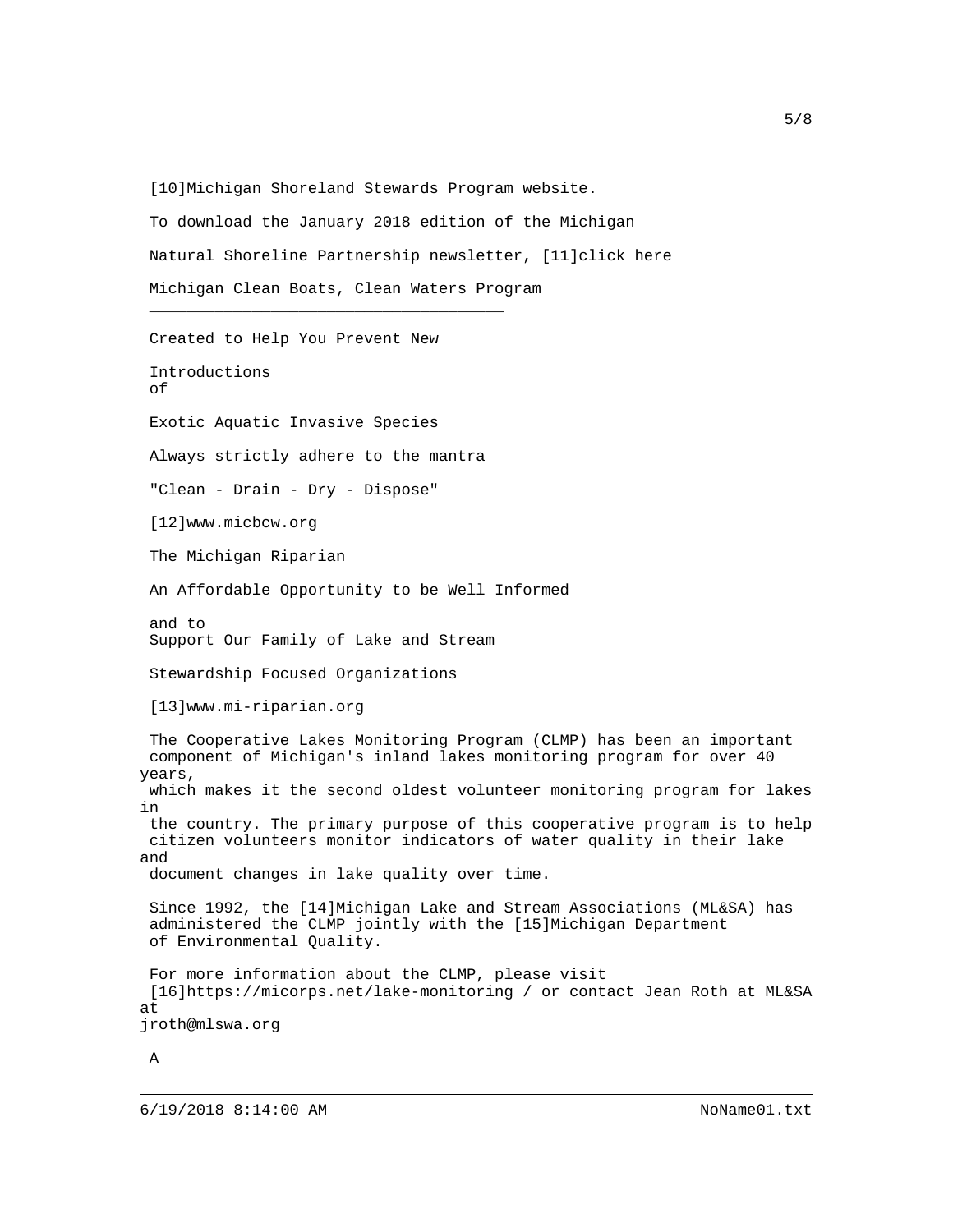RECENT NEWS

ML&SA Launches New

 Website Dedicated to Helping You Find Water Resource Organizations

[17]Click here

to read this article

KEEP IN TOUCH

Phone: (989) 831-5100

E-mail: info@mlswa.org

[18]Join us on Facebook

[19]www.mymlsa.org

[20]www.mi-riparian.org

[21]www.micbcw.org

[22]Send us an Email

[23]

 Michigan Lake and Stream Associations, Inc. is a non-profit, primarily volunteer organization dedicated to preserving, protecting and effectively managing Michigan's vast treasure of inland lakes and streams as well as advocating for the protection of riparian property rights.

Our Collaborative Partners

[24]Michigan Waterfront Alliance

 [25]Michigan Chapter, North American Lake Management Society

 $\overline{\phantom{a}}$  , where the contract of the contract of the contract of the contract of the contract of the contract of the contract of the contract of the contract of the contract of the contract of the contract of the contr

 [26]Michigan Clean Water Corps (MiCorps)

 [27]MDEQ Water Resources Division